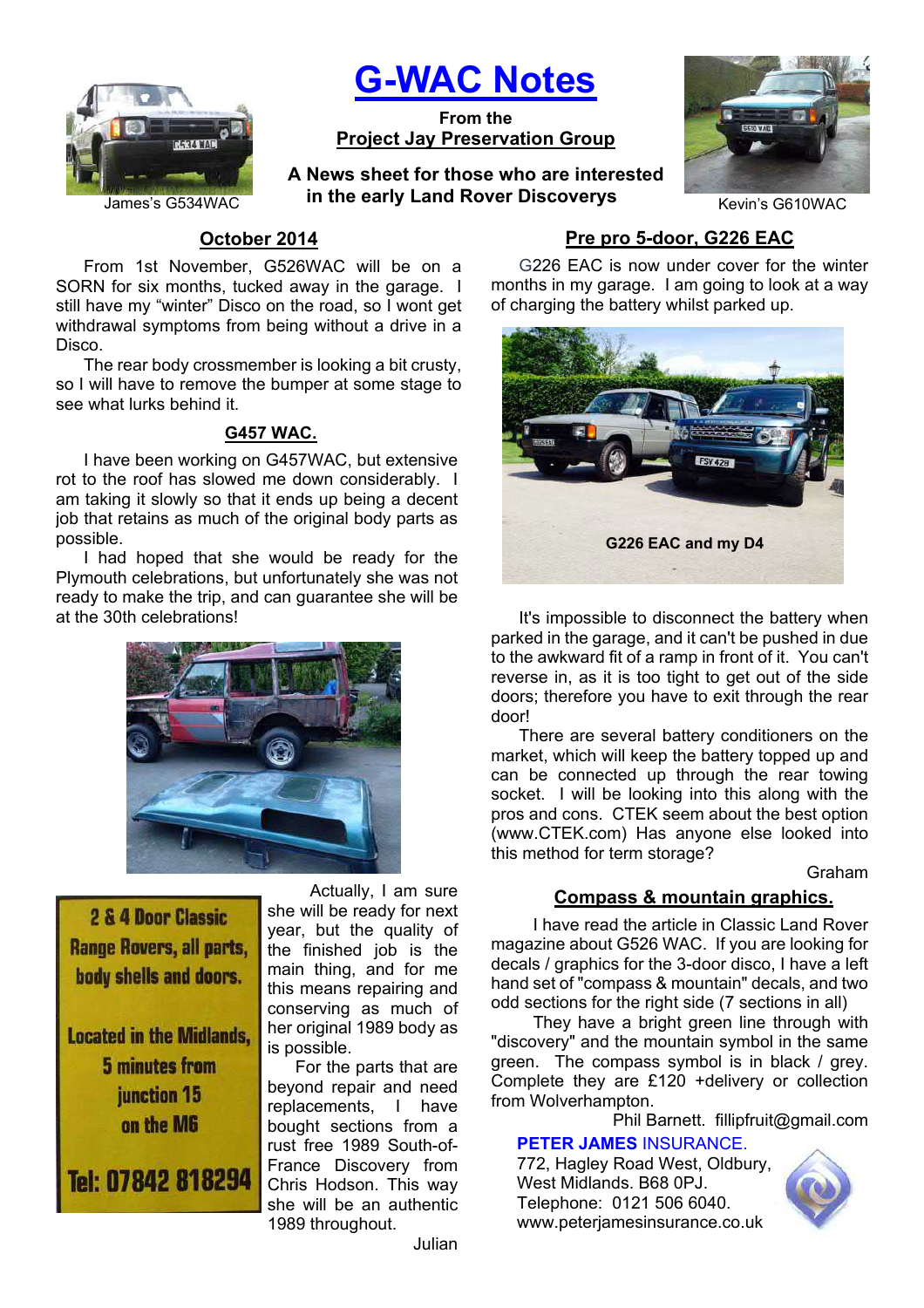## **25 years of Discovery on Plymouth Hoe, October 11th**

That is it for another year; and what a weekend it was. A MASSIVE BIG THANK YOU to those that attended. It was a really good turn out again by Discovery Owners Club Members, thank you.

Saturday, on the Hoe we managed to rustle up over 165 Land Rovers, 150 Discoverys; they were of

all ages, from all over the country, the pre production 5-doors, the G-WAC launch vehicles, right up to the present date with the Discovery 4s. Each and every one of them special in their own way

We were also joined by Defenders, 90's, 110's, Range Rovers, Freelanders and even an ex Military Series 2A. What an amazing achievement, which could only be really appreciated by being on the Hoe that day.

Moving off the Hoe and driving to the Torpoint ferry must have been quite a spectacular sight for Plymouth's Saturday afternoon shoppers. Almost filling two ferries, with only a couple of spaces left on the second one.

From the ferry we drove to, and parked up at the car park near the

Tregantle Fort, a chance for a photograph and or ice-cream, then moving on to arrive at Mount Edgcumbe Estate. The drive through the Deer Park is always a treat.



I have got to congratulate Jason and Gemma Leese, as I am sure you all join me in doing so. These guys left the Hoe at 15.00, a married couple, having been married at Smeatons Tower. From Jason's comments I know he was really pleased with the way the wedding went. I wish you all the best for



the future. A truly memorable wedding day for them and ourselves alike. (I do believe Jason is a member of the DOC; if he is not, then perhaps a year's complimentary membership could be in order)

> The rally plaques and weekend stickers made a massive £1150.00. We even ran out of the stickers. The sale of raffle tickets made a very impressive £960.00 and the Saturday evening auction made £780.00. A grand total of £2890.00. Superb!!

> Many thanks to all who attended. I look forward to seeing most of you again next year, perhaps!

> Thank you Graham, aka "The Coachman" who had the idea in the first place all those years ago - well five years I think.

> > Lee.

The evening social almost went to plan, many apologies to those who did not get anything to eat. Getting the food right is always the very worst part of the weekend's planning.

Sunday, the drive out to the Two Bridges Hotel via the South Devon Railway involved over 40 Land Rovers. The convoy over the moor is always a brilliant sight in my wing/rear view mirrors.

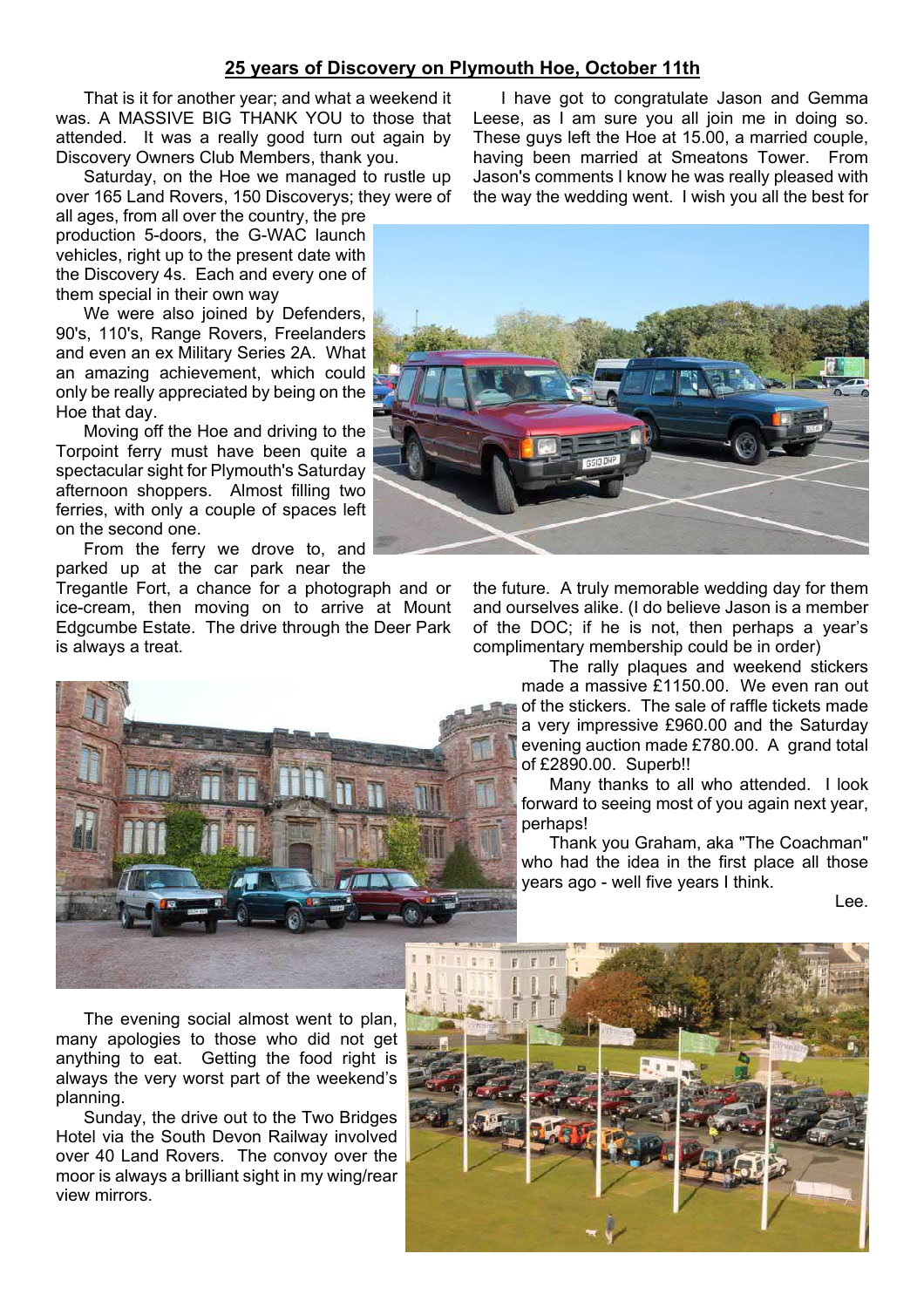#### **My no nonsense workhorse**

I made the very bad mistake of buying a wreck hoping it might be a good usable day car. I live in the specialists, and support the economy - but I do get country and need a strong tow car for the gardening; I'm head gardener part time on an estate at Saltoun Hall. Apart from driving 16 miles a couple of times a week, to and from Edinburgh, I use the vehicle for agricultural and horticultural jobs - moving machinery around, pulling out tree stumps, rescuing the local breakdowns, almost never have passengers (all rear seats and fittings removed).



It is a Mk 1 two-door with 200 Tdi engine, and to make life simple I've removed most of the trimmings -electrical and bodywork - now the vehicle is a posh van. I do everything I can to avoid the electronics, computers, fancy trim etc, because I'm no expert in these matters. Otherwise I restore vehicles of the 1935 - 1955 period.

I've been restoring since I was 16 and somehow my clocks have over-revved and I'm 72. I have ongoing projects involving the usual jobs, creating replacement non-existent wheel arches, sills etc. I have a '54 Riley RMF 2.5, the Taxi, a '54 Triumph Renown, and a '46 Bedford short wheel base tipper, type OM. I had a Defender with a 200 Tdi until I got the Discovery - I wanted just a bit more comfort. Not sure it was the right decision, but the new owner of the Defender just loves it.



I'd love to farm out the maintenance work to some masochistic pleasure from tearing things apart and creating alternative cheap and viable ways of rebuilding. It looks respectable from outside and you can chuck anything inside (has no rear seats or trim).

The immobiliser is temperamental. For info I looked online everywhere and couldn't find much. So I tore out the dash and found the little black box high up on the driver's side with far too many wires. I've left the box alone and dealt with its games by disconnecting the alarm horns and hot wiring the supply to the injector pump and starter solenoid with a duplicate press button switch.



I replaced the visible part of the fascia - only four bolts hold it now so a quick removal for electrical or heater problems. I've had so many lock problems with some older cars that I ensure access by entirely removing the ridiculously complex rear door lock. There's a point where you can drill a small hole in the door skin, where you can insert a screwdriver and lever the catch open. So in theory the car isn't thief proof but only I know exactly which way to operate the screwdriver, and the drilling is tiny.



Filling the gearbox from below must be practically impossible. I made the filling of the gearbox easy by cutting a big access hatch in the transmission tunnel, thus making the filler plug accessible. It was an impossible job before getting at that 22mm or 7/8 bolt, and injecting oil in the tiny channel. The linkages on the offside are terribly fiddly to access from below, an access hatch cut in the transmission tunnel is the best solution. Cut an oversize plate with a grinder and fit it over the hole with self-tappers.

Keep it simple.